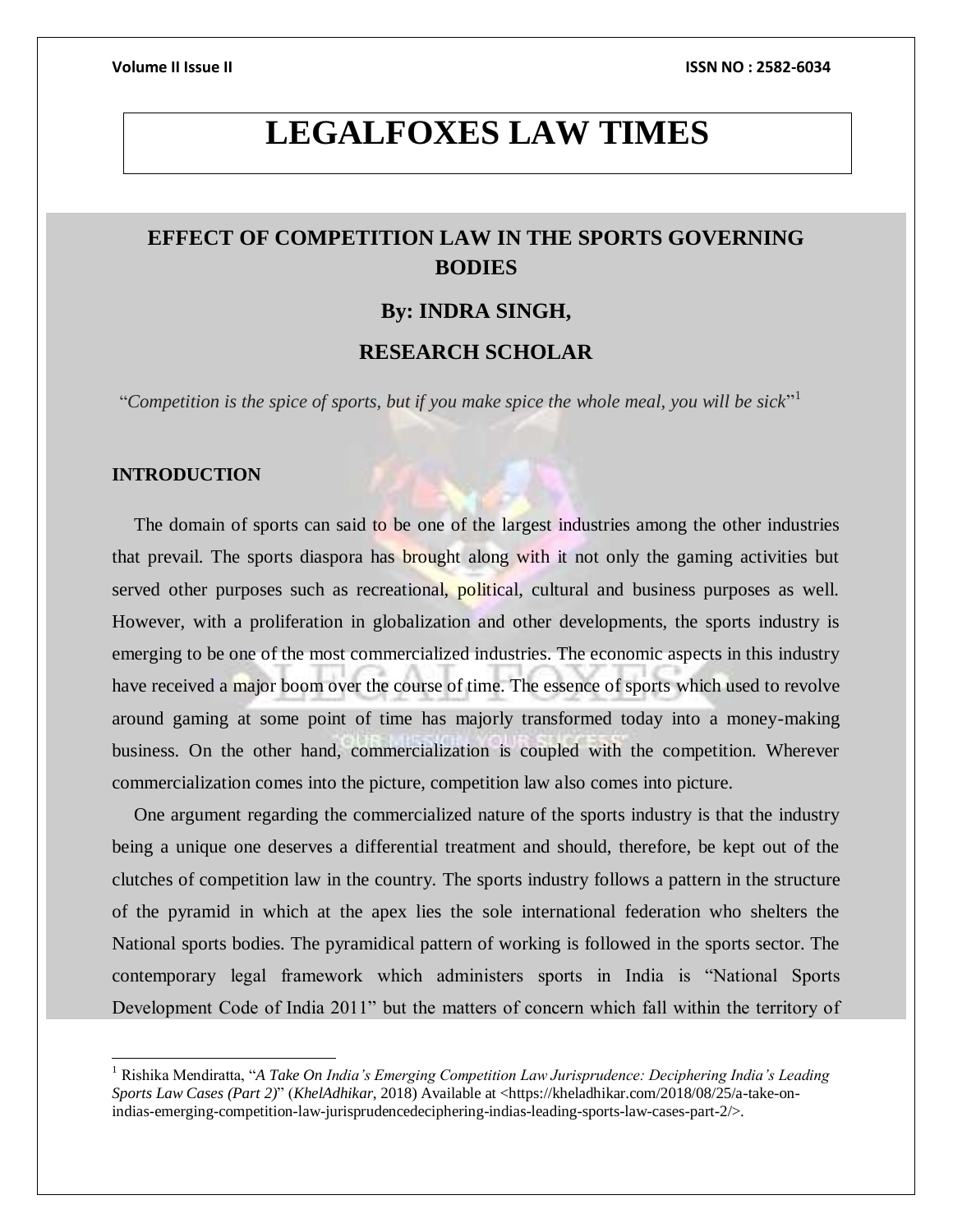competition law are absent in this legal framework.

Within a decade of operation of the [Competition Act 2002,](https://indiacode.nic.in/bitstream/123456789/2010/2/A2003-12.pdf) which effectively came into force in 2009, several high-profile disputes relating to business of sports have been adjudicated by competition regulators in India. Proliferation of professional sports leagues in cricket, hockey etc. in the last decade has resulted in numerous controversies on assignment of media rights, restrictions on players and on rival leagues, that have raised questions on potential violations of the provisions of the Competition Act, 2002.

### **LITERATURE REVIEW**

l

**Farzin, Leah (2015):** The twin forces of globalisation and commercialisation have turned sports into a global business. Yet there are a multitude of ways in which sports entities remain significantly different than other business organisations. The monopolistic nature of sports organisations and the inherent need for maintaining competitive balance between teams have resulted in emergence of many forms of economic restraints like revenue-sharing, spending caps, drafts, non-tampering clauses.<sup>2</sup> Although these restraints are commonplace in modern sports, they have inevitably attracted the attention of competition law which aims to protect markets from anti-competitive restraints and their legality under competition laws have often be[en](https://www.lawinsport.com/topics/articles/competition-law/item/why-sports-federations-are-under-increasing-scrutiny-from-competition-authorities?category_id=125)  [questioned in different jurisdictions o](https://www.lawinsport.com/topics/articles/competition-law/item/why-sports-federations-are-under-increasing-scrutiny-from-competition-authorities?category_id=125)n a regular basis.<sup>3</sup> (Ross Stepehn F., 2004) India has been no exception in this regard.

One of the major shifts they signify is the growing recognition of competition law as a legitimate and effective source of accountability for sports governing bodies **(**SGBs**).** Rivals and stakeholders aggrieved by decisions of SGBs see the discipline of competition law as a helpful tool for ensuring accountability. This is particularly exemplified in the AICF case, where the Delhi High Court itself directed an investigation by the CCI as a relief in a writ petition. Although the writ petition had sought a writ of mandamus against the AICF, the High Court opined that the allegations against the AICF might constitute a contravention of the Competition Act and needed a thorough investigation by the CCI. In view of the extensive powers that the

<sup>2</sup> Leah Farzin, "*On the Antitrust Exemption for Professional Sports in the United States and Europe*", Jeffrey S. Moorad Sports Law Journal, Vol. 22, 2015, p. 75.

<sup>&</sup>lt;sup>3</sup> Stephen F. Ross, "*Player Restraints and Competition Law Throughout the World"*, Marquette Sports Law Review, Vol. 15, 2004, p. 49;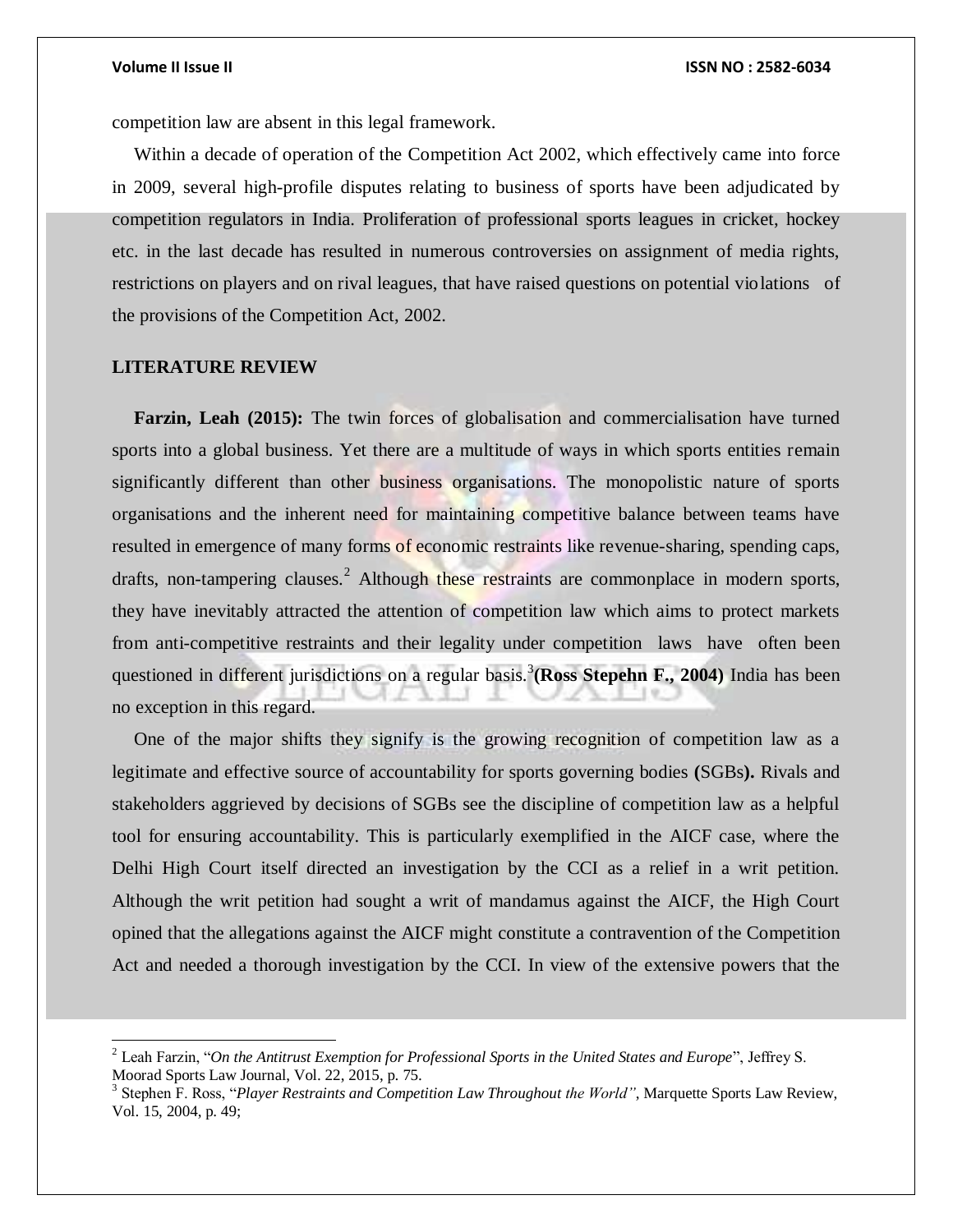High Courts in India enjoy under Article 226 of the Constitution<sup>4</sup> and the prolonged recent history of judicial oversight over sports under writ jurisdiction,<sup>5</sup> (Singh & Lalit) the choice of reference to the Competition Commission was, in the author's view, remarkable. That the court chose not to intervene directly and ordered an investigation by the Competition Commission constituted a vital judicial endorsement of the role of competition law in sports.

**Mudgal & Singhania**: Equally significant in this regard is the case against the AFI. The complaint was filed by the Department of Sports, Ministry of Youth Affairs and Sports (**MYAS**), Government of India. The MYAS has exercised fairly extensive control of National SGBs through the system of recognition, financial and infrastructure support and tax-exemptions as provided in the [National Sports Development Code 2011.](https://yas.nic.in/sites/default/files/File918.compressed.pdf) Thus, it had several weapons in its armour to confront the AFI. Yet, the MYAS opted for a complaint to the CCI. The decision of the MYAS to not use its bureaucratic powers and opt for remedies under the Competition Act 2002 is another symbolic step forward in entrenchment of Competition Law in sports in India.<sup>6</sup>

### **RESEARCH QUESTION**

Whether differential treatment in terms of competition given to sports valid and to what extent Competition Act can govern the Sports Governing bodies under the statute.

## **WHETHER SUCH INSTITUTIONS ARE ENTREPRISES UNDER THE ACT**

Section 2(h) of the Act<sup>7</sup> defines "enterprise" as a "person"<sup>8</sup> or as a department of the

<sup>4</sup> S.P. Sathe, "*Judicial Activism: The Indian Experience"*, Washington University Journal of Law & Policy, Vol. 6, 2001, pp. 29; Manoj Mate, "The Rise of Judicial Governance in the Supreme Court of India", Boston University International Law Journal, Vol. 33, 2015, pp. 169.

<sup>5</sup> Shivam Singh and Shreeyash Uday Lalit, "*Public Interest Litigation and Sports in India*" in Dagupta, L. & Sen, S. (eds.), Sports Law in India: Policy, Regulation and Commercialisation, New Delhi, Sage, 2018, pp. 83-99; <sup>6</sup> Mukul Mudgal and Vidushpat Singhania, *Law and Sports in India: Developments, issues and Challenges*, New Delhi, LexisNexis, 2016, pp.53-63.

<sup>&</sup>lt;sup>7</sup> Section 2(h)- ""enterprise" means a person or a department of the Government, who or which is, or has been, engaged in any activity, relating to the production, storage, supply, distribution, acquisition or control of articles or goods, or the provision of services, of any kind, or in investment, or in the business of acquiring, holding, underwriting or dealing with shares, debentures or other securities of any other body corporate, either directly or through one or more of its units or divisions or subsidiaries, whether such unit or division or subsidiary is located at the same place where the enterprise is located or at a different place or at different places, but does not include any activity of the Government relatable to the sovereign functions of the Government including all activities carried on by the departments of the Central Government dealing with atomic energy, currency, defence and space."

<sup>&</sup>lt;sup>8</sup> Section 2(i)- "person" includes—(i) an individual;(ii) a Hindu undivided family; (iii) a company; (iv) a firm;

<sup>(</sup>v) an association of persons or a body of individuals, whether incorporated or not, in India or outside India;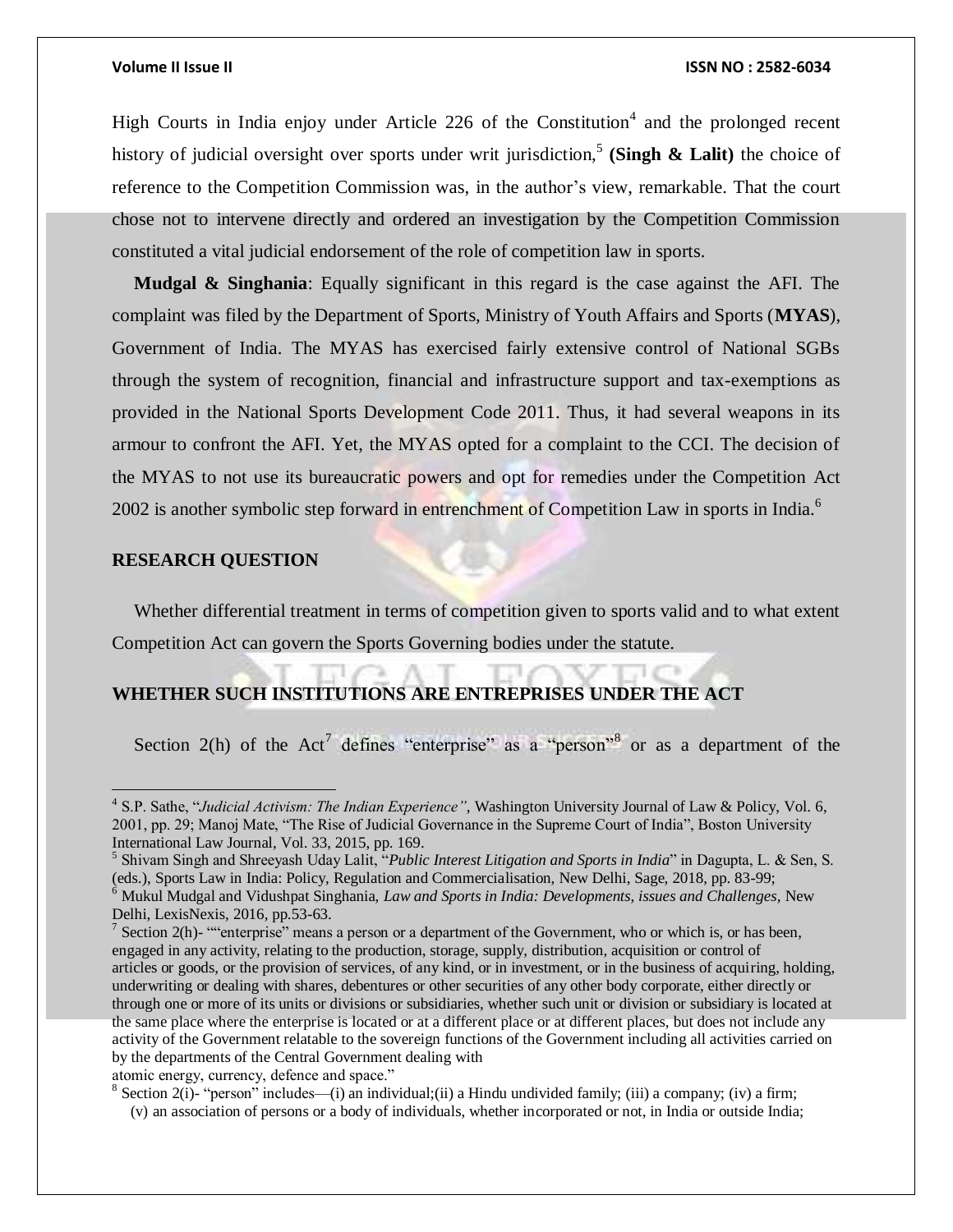Government.<sup>9</sup> It was observed in *Standard Oil*<sup>10</sup>, that the word "person" in Section 2 of the Act, as construed by reference to Section 8 thereof, implies a corporation as well as an individual.<sup>11</sup> Apart from companies or partnership firms which are normally taken as enterprises, such bodies are also so taken for the purpose of the Act, as sporting bodies**,** professional bodies, trade associations agricultural co-operatives etc.<sup>12</sup> A society registered under the Societies Registration Act is a legal body capable of holding property and becoming a member of a company<sup>13</sup>. It must be observed, in the context of competition law, that the concept of an undertaking encompasses every entity engaged in economic activity regardless of its legal status and the way it is financed $14$ .

But at the same time the definition of enterprise, *"an enterprise can be characterized as an undertaking within the definition of the term only when it is engaged in the production, supply, distribution or control of goods of any description or the provision of service of any kind."<sup>15</sup>* This indicates that for an entity to be classified as an enterprise for the purpose of this act, it needs to be engaged in the activities mentioned in the section like production, storage, supply, distribution acquisition etc or it needs engaged in the provision of services or in the business of acquiring, holding or underwriting of shares. Hence from a reading of this definition it can be said that the emphasis of the definition is more on the nature of the activity carried out by an entity. The definition does not seem to provide importance to the nature and purpose of an entity i.e. whether it is carried out for commercial, profit making or any other purpose.

In the case of *Surinder Singh Barmi Vs. The Board of Control for Cricket in India<sup>16</sup>, the CCI* answered the question whether BCCI is an entreprise in affirmative. The BCCI is a society registered under Tamil Nadu Societies Registration Act, 1975 which established to promote the sport of cricket in India. BCCI is not engaged in any commercial activity with the objective of

(vi)any corporation established by or under any Central, State or Provincial Act or a Government company as defined in section 617 of the Companies Act, 1956 (1 of 1956); (vii) any body corporate incorporated by or

under the laws of a country outside India; (viii) a co-operative society registered under any law relating to cooperative societies; (ix) a local authority; (x) every artificial juridical person, not falling within any of the preceding sub-clauses.

 $^{9}$  D.P. Mittal, Competition Law & Practice 97 (Taxmann's, 3d ed. 2011).[hereinafter Mittal]

<sup>&</sup>lt;sup>10</sup> Standard Oil Co. of New Jersey v. United States 221 US 1 (1910) [3.

<sup>&</sup>lt;sup>11</sup> VershaVahani, Indian Competition Law 64 (Lexis Nexis, 2016).

<sup>12</sup> *Supra* Note 8.

<sup>&</sup>lt;sup>13</sup> Board of Trustees Ayurvedic and Unani Tibia College, Delhi v. State of Delhi, A.I.R. 1962 S.C. 458.

<sup>&</sup>lt;sup>14</sup> MITTAL, supra note 8.

<sup>15</sup> Carew & Co. Ltd. v. Union of India, A.I.R. 1975 S.C. 2260, ¶ 9.

<sup>16</sup> 2013 S.C.C. Online C.C.I. 8.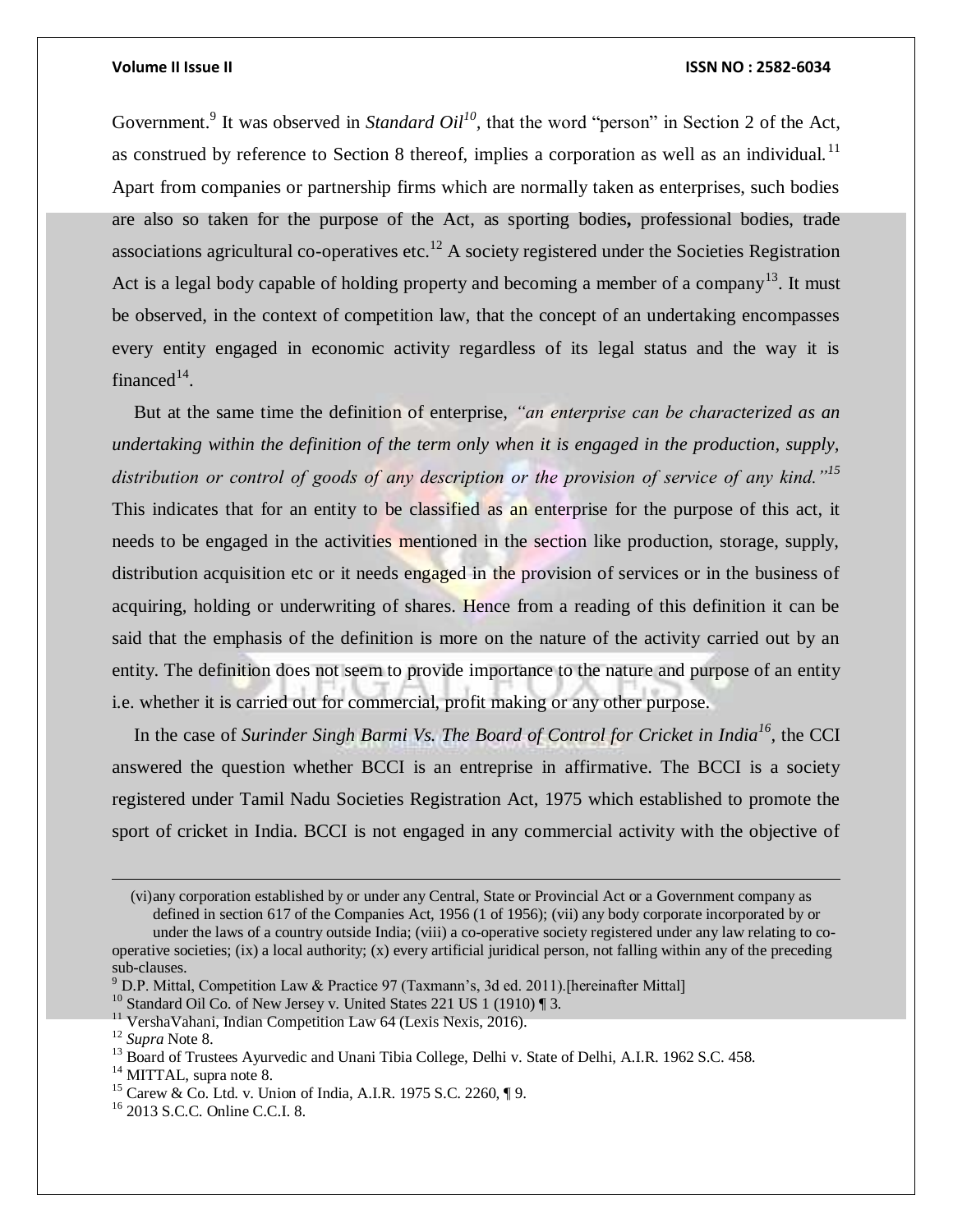earning profits. Its primary objective are of controlling the game of cricket in India, promoting the game in India and framing the laws of cricket in India. On the basis of this it was contended by the BCCI that it is a "not-for-profit" society for the promotion of sport of cricket and its activities are outside the purview of the Act, especially Section 3 and 4. It was also further submitted by the BCCI that its commitments are neither driven by nor conditional upon commercial considerations. Strictly going by the main objectives of the BCCI and its contentions above, it can be argued and established that the BCCI cannot be considered as an enterprise for the purpose of the Act.

The commission said that *"The activities of BCCI centre both on "custodian" and "organizer" role….The activities of "organising events" are definitely economic activities as there is revenue dimension to the organizational activities of BCCI." The commission also held that "it is conclusive that all Sports Associations are to be regarded as an enterprise in so far as their entrepreneurial conduct is concerned and treated at par with other business establishments." and that "BCCI is an enterprise for the purpose of the Act."* Further in *In re, Surinder Singh Barni v. Board of Control for Cricket in India<sup>17</sup>*, the commission again upheld its previous judgement and held "BCCI to be an "enterprise" within the meaning of Section 2(h) of the Act."

It is submitted that the classification of BCCI as an "enterprise" can be disputed based on the reading of the term under the Act. While the CCI has clearly laid down its reasons for concluding that the BCCI is an enterprise, it must be noted that the plain reading of the definition of the term

"enterprise" indicates that for an entity to be considered as an enterprise, it is required to be engaged in the activities specified under the definition of the term or engaged in the provision of services of any kind, or in investment, or in the business of acquiring, holding, underwriting or dealing with shares, debentures or other securities of any other body corporate. It is evident that the BCCI is not engaged in any of the above mentioned activities.

The CCI has stressed on the commercial nature of the activities of the BCCI. It has observed that since the BCCI conducts activities that contribute to its revenue, it can be classified as enterprise. However it seems to have disregarded that the definition of the term "enterprise" focuses on the functional aspects of an entity. The definition in its present form does not take into account factors regarding revenue generation and commercial purpose of an entity. The CCI

 $17$  2017 Indlaw C.C.I. 76 | 17.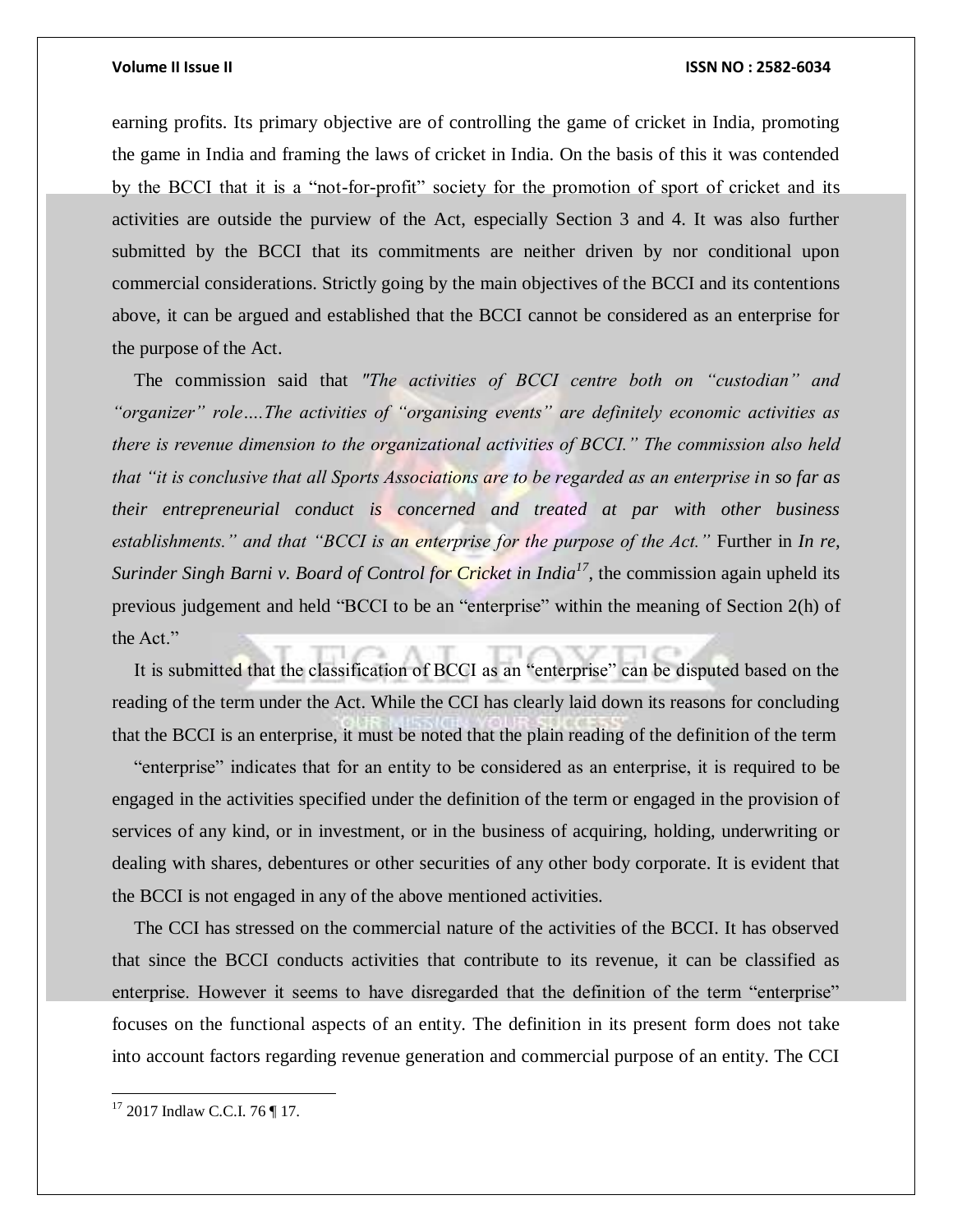has relied on the fact that there is revenue/economic dimension to the entity in this case (BCCI) and on that basis concluded that it is an enterprise.

Also, in a similar case of *Sh. Dhanraj Pillay and Others v. M/s. Hockey India<sup>18</sup>*, the commission held that *"the National Sports Federations do not have any immunity under the Act and the Competition laws are applicable to these bodies."* In another case Delhi High Court held All India Chess Federation to be an enterprise for the purpose of the Act<sup>19</sup> where the National Governing Body for chess was alleged to abuse its dominant position.

The fact that an activity has a connection with sport does not hinder the application of the rules of the Treaty including those governing competition law.<sup>20</sup> In Minnesota Made hockey Inc. case <sup>21</sup> the US District Court ruled in a similar manner: *"The exchange of money for services, even by a non-profit organization, is a quintessential commercial transaction."*

Therefore, the various rulings of the CCI clearly establishes that the sport governing bodies comes under the ambit of competition act and are enterprises for the purposes of the act.

## **RELEVANT MARKET FOR THE SPORTS GOVERNING BODIES**

It is the ability of the enterprise to act independently of the competitive forces in the relevant market that determines the dominant position<sup>22</sup>. Dominance can be determined in the context of the relevant market, in India<sup>23</sup>. Therefore, in each and every case of abuse of dominant position, it mandatorily required to determine the relevant market.

The Supreme Court of United States defines the relevant market as "the area of effective competition, within which the defendant operates"<sup>24</sup>.

In the Competition Act, 2002, the term is used for such a market where the status of competition has to be evaluated. This term has been defined in Section 2(r) of the Act read with Sub-sections (s) and (t) of Section 2.<sup>25</sup> The Act defines relevant market as "*the market which may be determined by the Commission with reference to the relevant product market or the* 

<sup>&</sup>lt;sup>18</sup> 2013 Comp LR 543 (CCI) ¶ 9.7.5.

<sup>&</sup>lt;sup>19</sup> Hemant Sharma &Ors. v. Union of India &Ors. ILR (2012) I Delhi 620 ¶ 31.

<sup>&</sup>lt;sup>20</sup> B.N.O. Walrave and L.J.N. Koch v. Association Union Cyclisteinternationale, Koninklijke Nederlandsche Wielren Unie and Federación Española Ciclismo, [1974] ECR 1405 ¶ 4. Meca-Medina and Majcen v. Commission [2006] ECR I-6991 ¶ 22 & ¶ 28.

 $^{21}$  Minnesota Made Hockey, Inc. v. Minnesota Hockey, Inc., Civil No. 10-3884 (JRT/JJK).

 $22$  Dr. V.K. Agarwal, Competition Act, 2002 146 (Bharat, 2011).

 $^{23}$  *Id.* 

<sup>&</sup>lt;sup>24</sup> Standard Oil Co. of California and Standard Stations Inc. v. United States, 337 US 293.

<sup>&</sup>lt;sup>25</sup> MCX Stock Exchange Ltd. v. National Stock Exchange of India, 2011 Comp LR 0129 (CCI)  $\parallel$  21.2.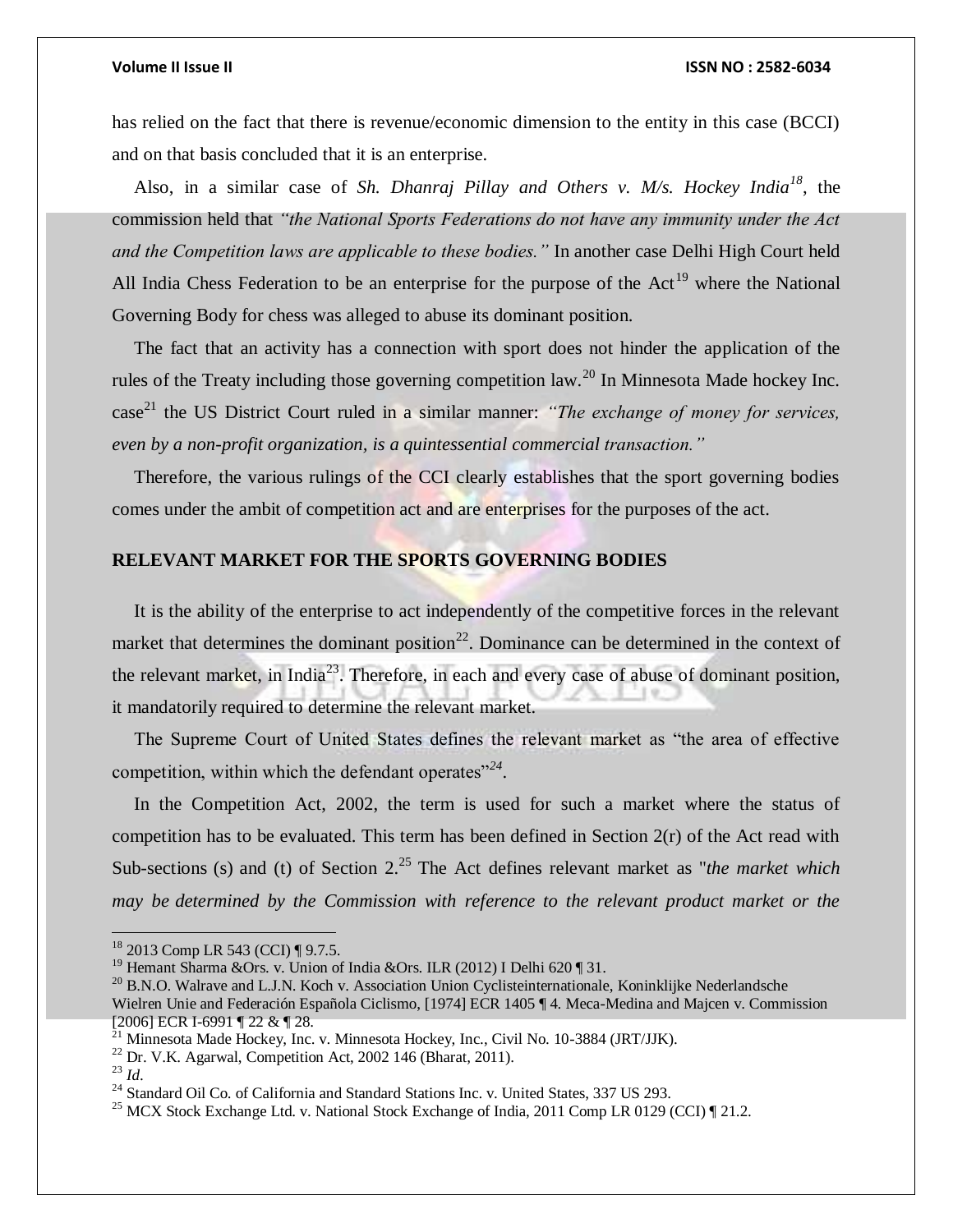*relevant geographic market or with reference to both the markets*." Hence the Act has given the discretion to the CCI to determine in each case what constitutes a relevant market

In the case of Sh. Surinder Singh Barmi v. Board of Control for Cricket in India*<sup>26</sup>*, the commission concluded that "cricket is not substitutable with other sports or other entertainment events". The commission held that "The relevant market is the Organization of Private Professional Cricket Leagues/Events in India". Further in, In re, Surinder Singh Barniv. Board of Control for Cricket in India*<sup>27</sup>*, the commission upheld its previous decision and held that, "Cricket, as a product, is completely different and not comparable with general entertainment television programmes and other sports, although there may be common viewership." Hence, the Commission ruled that relevant market is "the market for organization of professional domestic cricket leagues/events in India."

In the similar case of Sh. Dhanraj Pillay and Others v. M/s. Hockey India*<sup>28</sup>*, the commission said that, *"the relevant product market, as regards the allegation of foreclosure of rival leagues is, the market for organization of private professional hockey leagues in India."*

Hence, usually the relevant market for such sport governing bodies is the market for organization of professional sports leagues (of the sport of which it is the governing body) in India.

## **DOMINANT POSITION OF SPORTS GOVERNING BODIES**

*"A dominant position is a position of economic strength enjoyed by an undertaking which enables it to hinder the maintenance of effective competition on the relevant market by allowing it to behave to an appreciable extent independently of its competitors and customers and ultimately of consumers."<sup>29</sup>*

The concept of abuse of dominant position of market power refers to anti-competitive business practices in which a dominant enterprise may engage into maintain or increase its position in the market.<sup>30</sup> The explanation to section 4 provides that an entity is in a dominant position if it enjoys a position of strength which allows it to operate independently of competitive forces prevailing in the relevant market or affect its competitors or consumers or the

<sup>26</sup> 2013 S.C.C. Online C.C.I. 8, ¶ 31-39.

 $27$  2017 Indlaw C.C.I. 76,  $\P$  20 &  $\P$  34.

<sup>&</sup>lt;sup>28</sup> 2013 Comp LR 543 (CCI).

<sup>&</sup>lt;sup>29</sup> NV Nederlands che Banden Industrie Michelin v. Commission of the European Communities, [1983] ECR 3461.

<sup>30</sup> Mittal, supra *note* 8.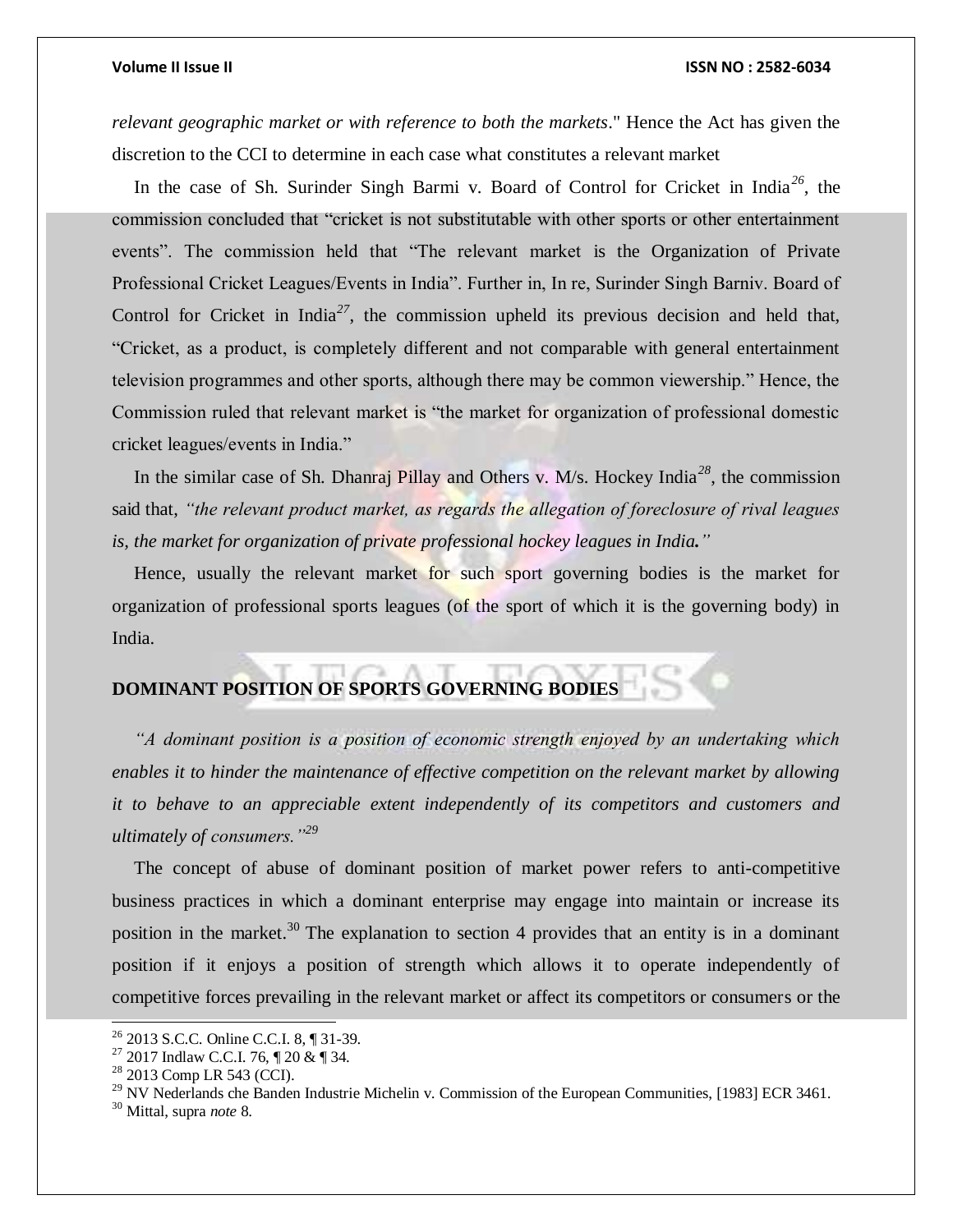relevant market in its favor.

The existence of a dominant position is not itself against the rule of competition. Only when dominance is exploited, consumers suffer, prices being higher than if the market were subject to competition.<sup>31</sup> An enterprise does not violate the competition law merely because it has a sufficiently large share of the marketplace such that it is a monopoly in economic terms.<sup>32</sup> There is no violation if the monopoly power grows or develops as a consequence of a superior product, business acumen or historical accident.<sup>33</sup> Thus an enterprise cannot be penalised because it has developed monopoly *via* legitimate means.<sup>34</sup> A monopolist is immune from statutory liability if it owes its monopoly solely to a superior skill, superior products, natural advantages (including access to raw materials or markets).  $35$ 

### *Let us take the example of BCCI*

The BCCI is the *de facto* regulator of cricket in India as it conducts cricket tournaments at the domestic and national levels, and selects teams to represent the country in international tournaments as well. Therefore, BCCI is a monopoly in organization of cricket is axiomatic as BRCI is the de-facto regulator of the game<sup>36</sup>. ICC declares its members like BCCI as the "custodian" of cricket in the concerned territory and vests them the right of deciding on any matter relating to the said sport<sup>37</sup>. Therefore it can be said that the historical evolution of BCCI enabled it to attain a monopoly status, a first-mover advantage, in the organization of cricket events in India.<sup>38</sup> It is the exclusive right and responsibility of each National Cricket Federation to retain control over cricket matches and events played within its territory, and therefore to determine whether or not a particular match played within its territory should be recognised or not. $39$ 

But this is also the case that if there are statutory regulations preventing new entry, it would

 $\overline{a}$ 

<sup>31</sup> *Ibid.*

<sup>32</sup> *Ibid.*

<sup>33</sup> Smith v. Northern Mich. Hospitals, 518 F. Supp. 644.

<sup>34</sup> Mittal, supra *note* 8.

<sup>35</sup> *Id.*

<sup>36</sup> Sh. Surinder Singh Barmi v. Board of Control for Cricket in India,2013 S.C.C. Online C.C.I.¶ 8.40.

<sup>&</sup>lt;sup>37</sup> Mahesh v U.P.F.C., A.I.R. 1993 S.C. 935. Also see, ICC Regulations On Sanctioning Of Events, art 2.4: In determining whether or not to grant sanction under Article 2.1, the ICC and its National Cricket Federations shall act in accordance with their obligations as custodians of the sport.

<sup>&</sup>lt;sup>38</sup> Sh. Surinder Singh Barmi v. Board of Control for Cricket in India, 2013 S.C.C. Online C.C.I. ¶ 8.24.

<sup>&</sup>lt;sup>39</sup> ICC Code of Conduct, Explanatory note to section 32.1.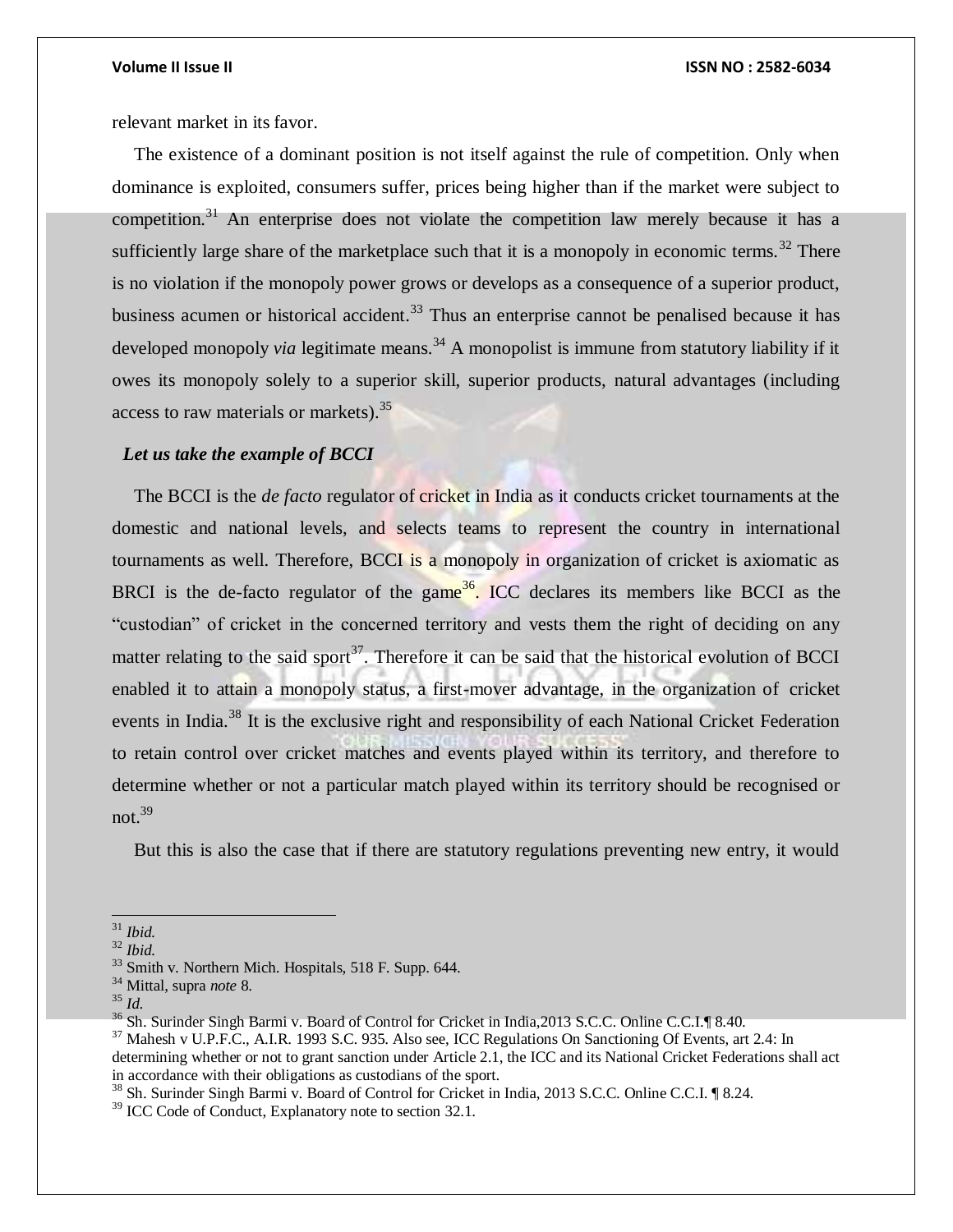help existing enterprises to reach a dominant position<sup>40</sup>. By virtue of the conditions laid down in Section 32 of the ICC Manual (now the ICC Regulations on sanctioning of events), only BCCI has the exclusive authority to sanction/ approve cricket events in India. The aspects of granting sanctions for a league and giving NOCs for participation are regulatory in nature, but are in a clear position to impact the market for organising events and are a vital source of dominance.<sup>41</sup>

Sec  $4(2)(c)$  of the Act prohibits denying or market access to potential competitors<sup>42</sup>. A monopolist has a duty to provide competitors with reasonable access to "essential facilities", facilities under the monopolist's control and without which one cannot effectively compete in a given market [ see *Southern Pac. Communications Co.* v. *AT&T<sup>43</sup>*] <sup>44</sup>. A facility is essential when it is vitally important for competition in the marketplace and also critical to an undertaking's competitive vitality, i.e., when it cannot compete without it and that duplication or practical alternatives are not available. This is the "Doctrine of Essential facility"<sup>45</sup>. BCCI's approval is required by any prospective private professional leagues and binding for access to the vital inputs (stadium, list players) required to ensure successful conduct of the league<sup>46</sup>.

*In re, Surinder Singh Barni v. Board of Control for Cricket in India<sup>47</sup>, the commission held that "Rule 28(b) of the BCCI Rules, amounts to denial of market access for organization of professional domestic cricket leagues/ events in India, in contravention of Section 4(2)(c) read with Section 4(1) of the Act."* If historical evidences are to be considered, similar issues were raised against the BCCI in the past as well regarding the organization of similar Private Professional Cricket League named Indian Cricket League (ICL) where it was said that BCCI was definitely a factor in ICL's failure.<sup>48</sup>

Having due regard to the above discussed factors, it is clear that BCCI enjoys a dominant position in the relevant market for "organization of professional domestic cricket leagues/events in India."

 $40$  T. Ramappa, Competition Law in India 165 (Oxford, 3d ed. 2014).

<sup>&</sup>lt;sup>41</sup> Sh Dhanraj Pillay and Others v. M/s. Hockey India, 2013 Comp LR 543 (CCI) ¶ 9.9.2.

<sup>&</sup>lt;sup>42</sup> The Competition Act, 2002, No. 12, Acts of Parliament, 2013, Section  $4(2)(c)$ - "There shall be an abuse of dominant position if an enterprise or a group limits or restricts or indulges in practice or practices resulting in denial of market access in any manner"

<sup>43</sup> 740 F.2d 980 (D.C Cir. 1984).

<sup>44</sup> Mittal, *supra* note 8.

<sup>45</sup> *Id*.

<sup>&</sup>lt;sup>46</sup> Sh. Surinder Singh Barmi v. Board of Control for Cricket in India, 2013 S.C.C. Online C.C.I.¶ 8.44.

<sup>47</sup> 2017 Indlaw C.C.I. 76 ¶ 49.

<sup>48</sup> Pan India Infra Projects Private Limited v. Competition Commission of India, 2015 S.C.C. Online Comp AT 312; Essel Sports Pvt. Ltd. v. Board of Control for Cricket in India &Ors, 2011 S.C.C. Online Del 1629.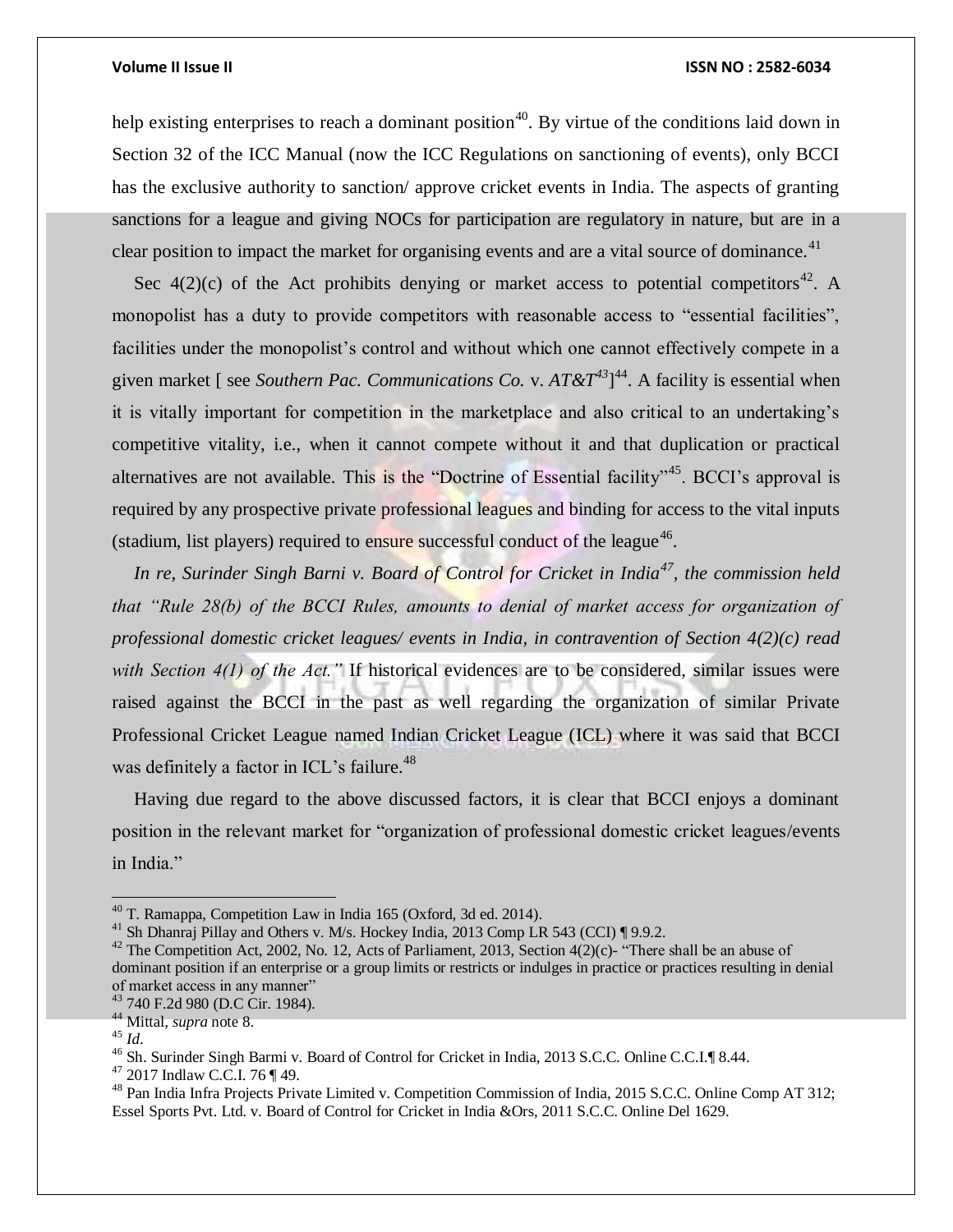### *Other examples*

In, Motosykletistiki Omospondia Ellados NPID (MOTOE) v. Elliniko Dimosio*<sup>49</sup>*, the Court (Grand Chamber) insisted that: "To entrust a legal person such as ELPA, the National Association for Motorcycling in Greece, which itself organizes and commercially exploits motorcycling events, the task of giving the competent administration its consent to applications for authorization to organize such events, is tantamount de fact... Such a right may therefore lead the undertaking which possesses it to deny other operators access to the relevant market…"

In the case of In Re Department of Sports, MYAS and Athletics Federation of India<sup>50</sup>, the CCI ruled that even though Atheletes Federation of India (AFI) was in a dominant position, its conduct was not abusive. Also, in the case of In Re Hemant Sharma and All India Chess Federation<sup>51</sup>, the CCI held that AICF enjoys dominant position.

Hence, such sports governing bodies clearly enjoys dominant position in their respective sport.

### **INSTANCES OF ABUSE OF DOMINANT POSITION**

## *1. In Re Hemant Sharma and All India Chess Federation<sup>52</sup> (AICF Case)*

This case is unique in so far as it emerged from the directions of the Delhi High Court in 2011 on a writ petition that had asked the High Court to direct the Ministry of Youth Affairs and Sports and the AICF to not ban or threaten to ban chess players who had associated with the rival body, Chess Association of India (CAI). The AICF had written to the Fédération Internationale des Échecs (FIDE), the international governing body for chess to remove the ELO ratings of several players and had banned four players for participation in unauthorised competitions organised by CAI. The High Court instead directed the CCI to enquire into the contravention of the Competition Act that were alleged in the writ petition.

In its July 2018 [order, t](https://www.cci.gov.in/sites/default/files/Case%20No.%2079%20of%202011.pdf)he CCI came to the conclusion that the consequences of participating in any unauthorised events as per Clause (z) of the AICF [Code of Conduct for the Players a](https://assets.aicf.in/downloads/AICFConsitutionByelawsamendedason25June2017.pdf)re very harsh since it entails a life ban and there is no provision of seeking any permission or any hearing in which players can provide an explanation. Further, it alluded to the fact that neither

<sup>49</sup> [2009] ALL ER (EC) ¶ 51.

<sup>50</sup> Case No. 01 of 2015.

<sup>51</sup> 2011 SCC OnLine Del 4642

<sup>52</sup> *Id.*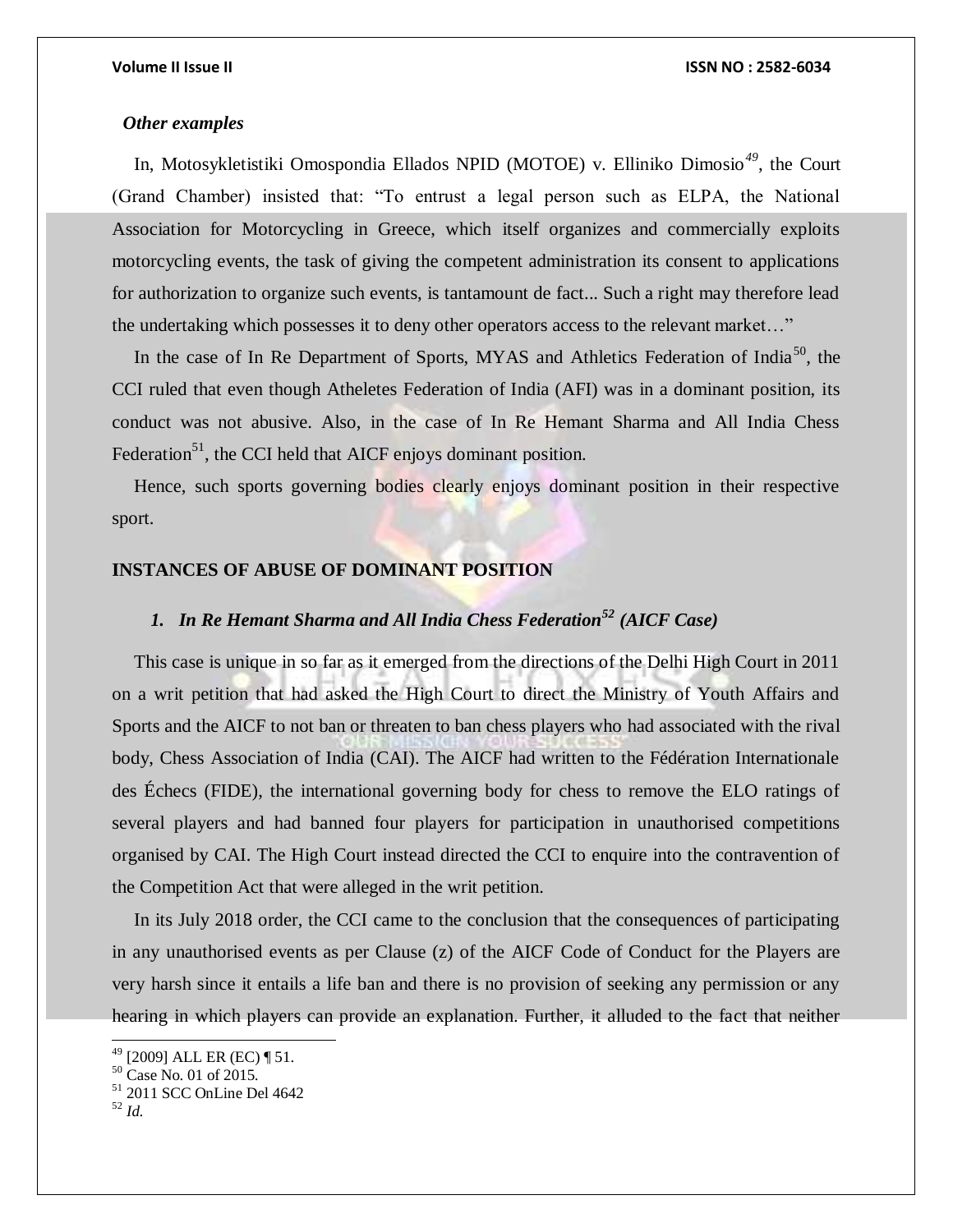the by- laws nor the constitution of AICF defined what an unauthorised tournament is, nor did they lay down any parameters for grant of authorisation for tournaments.

Therefore, the Commission concluded that the rules and restrictions imposed by AICF for participating in non-approved tournaments had the object as well as the effect of restricting free movement of chess players and thereby, foreclosing the entry of potential organisers. These practices consequently led to denial of market access and constituted abuse of dominance as defined in [Section 4 \(2\) o](https://indiankanoon.org/doc/1248233/)f the Competition Act.

## *2. In Re Pan India Infra projects Private Limited and Board of Control for Cricket in India<sup>53</sup> (ICL Case)*

The complaint was filed by proprietors of the Indian Cricket League (ICL) against the BCCI in 2013.The ICL was a privately-owned league. They alleged that the BCCI imposed a number of restraints on them as they saw them as a rival. These restraints included ban on players, directives to affiliated entities to terminate employment of players associated with ICL, denial of access to cricket facilities. In addition, eligibility conditions for allocation of media rights for the IPL specifically excluded any bidder "*involved in any litigation proceedings of any kind*" with the BCCI, resulting in exclusion of proprietors of ICL. which denied them market access.

The CCI [ruled t](https://www.cci.gov.in/sites/default/files/Case%20no.%2091%20of%202013.pdf)hat the BCCI enjoys a dominant position in relevant market of organisation of professional cricket leagues in India and had systematically excluded the complainant from participation in this market by not recognising the ICL. With regards to blacklisting of proprietors from bidding for the broadcast rights for IPL, it observed that "*[t]he sequence of events and the nature of restriction suggests that the conditions were specifically targeted*" against the company which ran the ICL and the modifications in the eligibility conditions for allocation of broadcast rights were "*intended to prevent*" that company from bidding for the media rights for IPL. Therefore, the CCI held that there was a prima facie case of abuse of dominance as defined by section 4 (2) (c) of the Competition Act and directed the DG to carry out an investigation within 60 days.

### *3. In Re Surinder Singh Barmi and Board of Control for Cricket in India*

CCI in this case held that the representation given by the Board for Control of Cricket in India **(BCCI)** in the IPL Media Rights agreement with the broadcasters that it shall not organize,

<sup>53</sup> 2018 SCC OnLine CCI 43.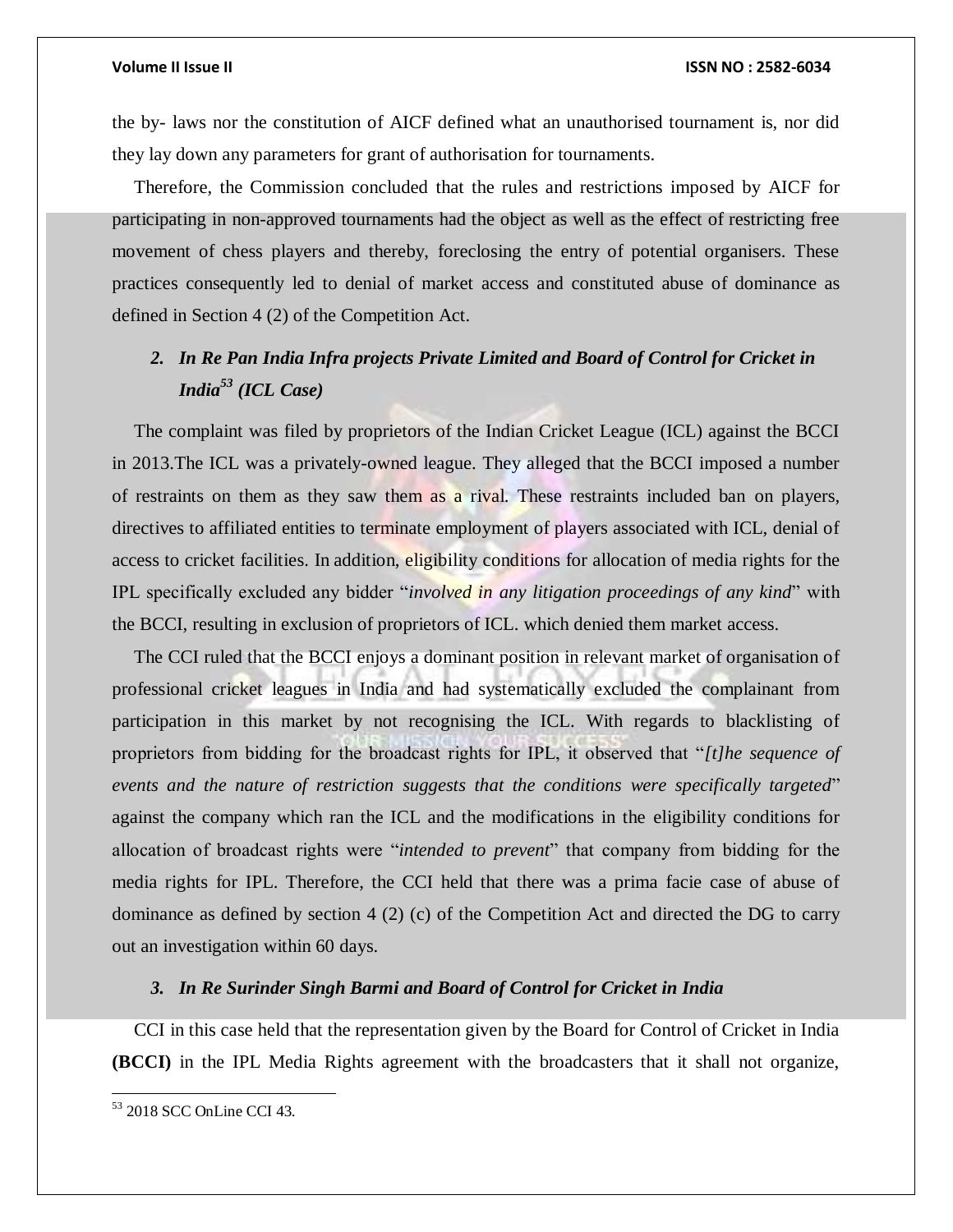recognise or support another rival Indian T20 competition amounted to abuse of dominance

### **INSTANCES WHERE DOMINANT POSITION IS NOT ABUSED**

## 1. *Dhanraj Pillay and Others v. M/s. Hockey India<sup>54</sup>*

A complaint filed by Dhanraj Pillay, former India hockey great, against Hockey India (HI), which claimed that the restrictive conditions imposed by HI through its revised Code of Conduct (CoC) Agreement with its players, on participation in un-sanctioned prospective private professional leagues resulted in undue restrictions on mobility of players and on prospective private professional leagues. The CCI [ruled](https://www.cci.gov.in/sites/default/files/732011_0.pdf) that while HI was in a position of dominance, it had neither abused its dominant position nor entered into any anticompetitive agreements with the players.

## *2. In Re Department of Sports, MYAS and Athletics Federation of India (AFI case)<sup>55</sup>*

A complaint against the AFI relating to the decision taken in one of its 2015 Annual General Meeting (AGM) to act against its state-level member-associations, their officials, and athletes who encourage unauthorised marathons without the permission of AFI as anti-competitive.

The CCI initially took the view that there existed a prima facie case of contravention of provisions of Section 4 of the Act by AFI and directed the DG to investigate the complaint. In its final order, however, the CCI did not find any violation. It ruled that the complaint was based on the Draft Minutes of the 2015 AGM and that the final minutes of the said meeting does not contain anything which can be said to abusive in terms of Section 4 of the Act.

The CCI also averred that the practice showed that AFI recognised only 11 marathons out of more than 300 conducted every year throughout the country. Thus, it inferred that AFI's restriction on the organisers for conducting marathons or road races do not have the effect of limiting the market for organisation of athletic activities in India or foreclosing the market to the organisers, sponsors and participating athletes. Consequently, the CCI ruled that even though AFI was in a dominant position, its conduct was not abusive.

Therefore it can be said that such sports regulating bodies enjoys dominant position. But till the time they are performing their functions they cannot be said to be abusing their dominant

 $\overline{a}$ 

<sup>54</sup> 2013 Comp LR 543 (CCI).

<sup>55</sup> Supra *footnote* 48.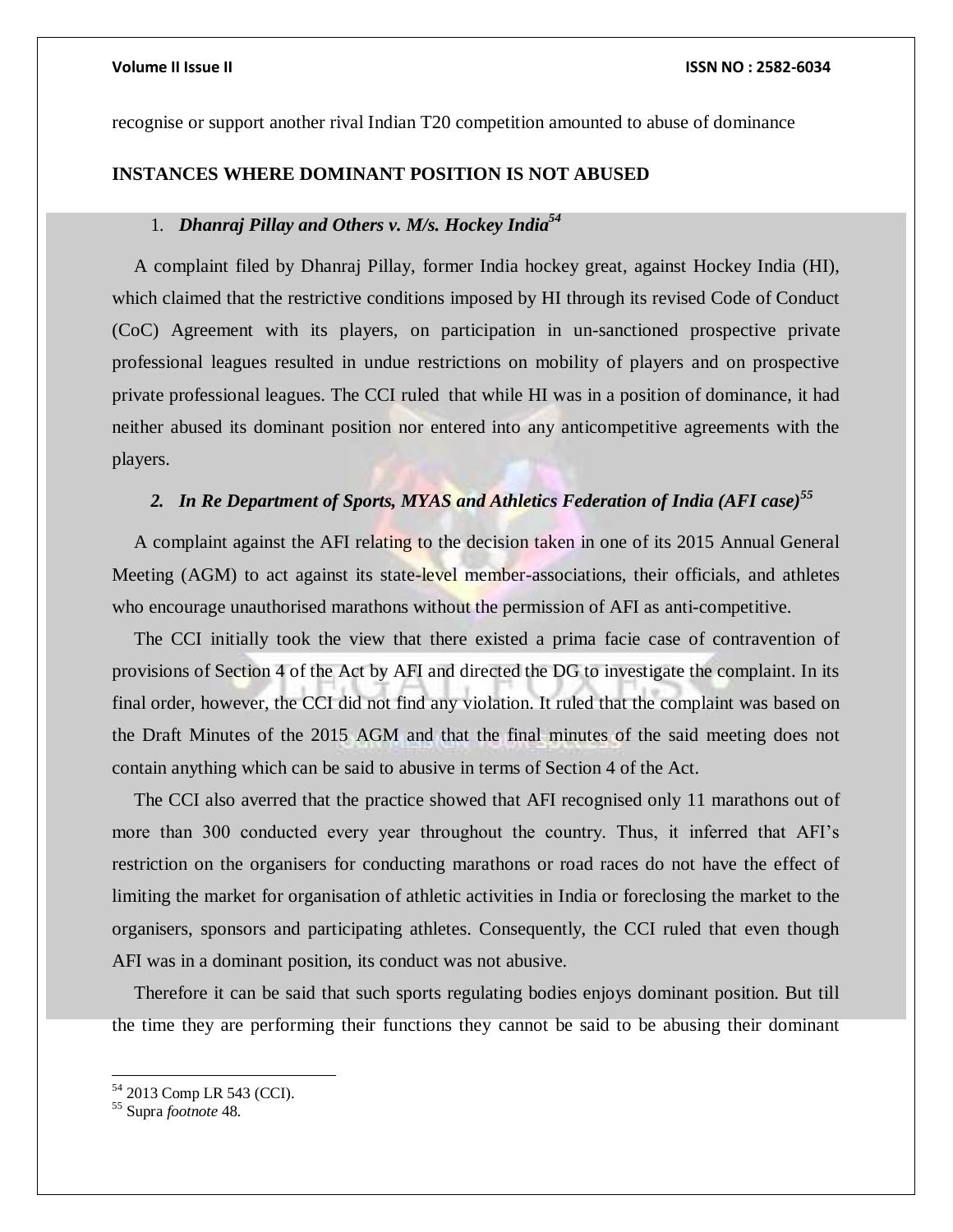position.

## **PYRAMIDICAL STRUCTURE OF SPORT**

In its order in the Surinder Singh Bhurni case, the CCI itself has admitted this by stating "The Commission takes cognizance of the pyramid structure and notes that monopoly of sports federations is a natural outcome of the structure", thereby acknowledging the challenges posed by the pyramidical structure of sports governance under competition law, since monopoly and market dominance of Sports governing bodies is an inherent product of such pyramidic model.

For instance, the CCI acknowledged in the AICF case that a *"system of approval under the pyramid structure of sports governance is a normal phenomenon of sports administration.*" 56 Similarly, it observed in the ICL case that *"the sports federations engaged in organization of tournaments/leagues are put to advantage if they also possess the authority to grant approval for organization of similar events by others and set conditions for such organization.*" <sup>57</sup> The same refrain is found in the AFI case where the CCI noted that *"since the OP is the leading organiser of athletics/ athletic activities in India as well as the apex body to control and manage the sports of athletics and related activities in India, it has a definite advantage over the other organisers of athletic events in India."<sup>58</sup>*

At the same time, the CCI has refrained from terming such monopolistic model of sports governance and the associated restrictions that flow from such model as inherently anticompetitive and illegal. In fact, the CCI accepted that while some rules governing the players and the organisation of sport events/tournaments often create a restrictive environment for the economic activities that are incidental to sport but they could be justified in the context of the sport.<sup>59</sup> So the mere fact that some of the rules of the sporting organisations have a restrictive impact on mobility of players or freedom of competition would not make those rules violative of principles of competition law. The test would be to assess whether "*the restraint on competition*  is a necessary requirement to serve the development of sport or preserve its integrity."<sup>60</sup>

This approach is most starkly reflected in the *AICF* case where the CCI approved the use of grant of "*wild card entries"* to some players on a selective basis noting that such practices are

<sup>56</sup> 2011 SCC OnLine Del 4642 ¶ 53.

<sup>57</sup> 2015 S.C.C. Online Comp AT 312 ¶ 28.

<sup>58</sup> Case No. 01 of 2015 ¶ 44.

<sup>59</sup> Supra footnote 48.

<sup>60</sup> *Ibid.*